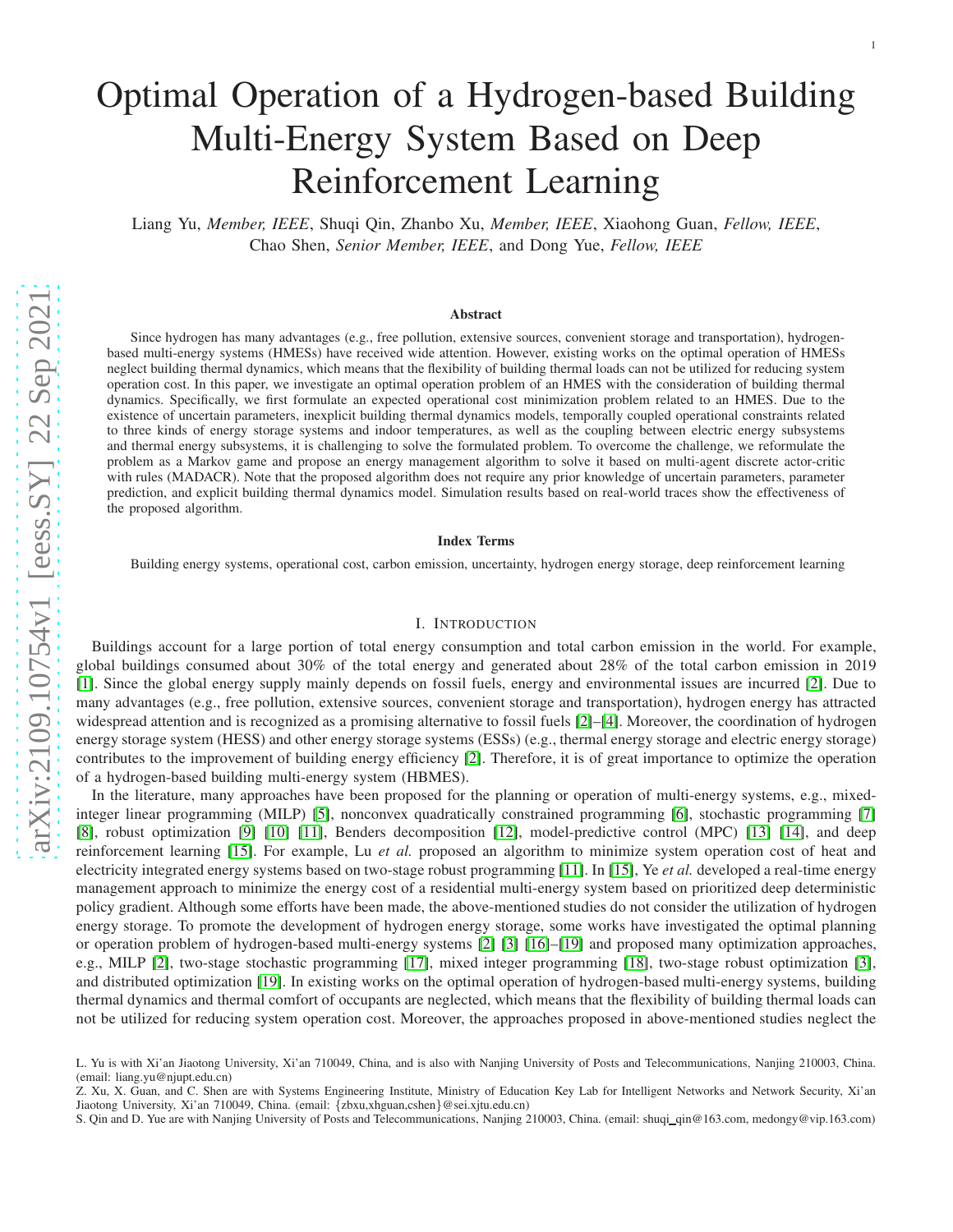system uncertainty [\[16\]](#page-12-15) [\[18\]](#page-12-18) or require prior knowledge of uncertain parameters [\[17\]](#page-12-17), or need to forecast uncertain parameters [\[3\]](#page-12-14).

Based on the above observation, we investigate an optimal operation problem related to an HBMES with the consideration of building thermal dynamics and intend to propose an efficient energy management approach, which can cope with the limitations of existing approaches mentioned above. To be specific, we intend to minimize the expected operational cost of an HBMES by intelligently scheduling thermal loads and various ESSs, including hydrogen, thermal, and electric ESSs. However, several challenges are involved in achieving the above aim. Firstly, there are many uncertain parameters, e.g., renewable generation output, electric load, electricity price, outdoor temperature, and carbon emission rate. Secondly, there are some temporally coupled operational constraints related to several ESSs and indoor temperatures. Thirdly, there is coupling between electricity and heat introduced by the HESS, which means that HESS has to coordinate with two kinds of energy subsystems for minimizing operational cost. Finally, it is difficult to obtain explicit building thermal dynamics models that are accurate and efficient enough for building control. Even if such models exist, it is often a time-consuming and error-prone process to develop and maintain them [\[20\]](#page-12-19)–[\[22\]](#page-12-20). Taking the above challenges into consideration, existing methods that need to know explicit building thermal dynamics models are not applicable, e.g., model predictive control [\[23\]](#page-12-21), Lyapunov optimization techniques [\[24\]](#page-12-22), and robust optimization [\[9\]](#page-12-7). To overcome these challenges, we propose a real-time energy management algorithm based on multi-agent deep reinforcement learning (MADRL) [\[25\]](#page-12-23), which is helpful for the efficient collaboration among all energy subsystems under uncertainties [\[26\]](#page-12-24).

The main contributions of this paper are summarized as follows.

- We formulate an expected operational cost minimization problem for an HBMES with the consideration of three kinds of ESSs and building thermal dynamics. Due to the existence of above-mentioned challenges, we reformulate the cost minimization problem as a Markov game.
- We propose a real-time energy management algorithm to solve the Markov game based on multi-agent discrete actor-critic with rules (MADACR). Note that the proposed algorithm does not require any prior knowledge of uncertain parameters, parameter prediction, and explicit building thermal dynamics models.
- Simulation results based on real-world traces show that the proposed algorithm can reduce operational cost by 8.1%- 44.26% compared with other baselines while still maintaining comfortable temperature ranges.

The rest of this paper is organized as follows. In Section [II,](#page-1-0) we introduce the system model and formulate an expected operational cost minimization problem. In Section [III,](#page-5-0) we reformulate the minimization problem as a Markov game. In Section [IV,](#page-6-0) we propose an energy management algorithm to solve the Markov game. In Section [V,](#page-8-0) performance evaluations are conducted. Finally, we draw a conclusion and point out the future work in Section [VI.](#page-11-0)

# II. SYSTEM MODEL AND PROBLEM FORMULATION

<span id="page-1-0"></span>We consider an HBMES in Fig. [1,](#page-2-0) where main grid, photovoltaic (PV) generation, battery energy storage system (BESS), electrical load, electrolyzer, hydrogen tank, fuel cell, gas boiler, cold water tank (CWT), and thermal loads can be identified. Among these components, there are four kinds of energy flows, i.e., electricity flow, hydrogen flow, heat flow, and cooling flow. In electricity flow, electrical load (e.g., electric vehicles, electric water heaters, and computers) can be served by main grid, PV generators, BESS, and fuel cell. Moreover, it can be seen that hydrogen flow appears in HESS, which consists of electrolyzer, hydrogen tank, and fuel cell. To be specific, the hydrogen generated by electrolyzer can be stored in the hydrogen tank, which will discharge hydrogen to drive fuel cell for generating electricity and heat simultaneously. The heat generated by fuel cell and gas boiler can be transformed into cold water by absorption chiller (AC). Next, cold water can be stored in CWT and used for cooling buildings. In the following parts, we first introduce the models related to PV generation, gas boiler, energy storage, thermal load, power/energy balance, and operational cost. Then, we formulate an expected operational cost minimization problem related to HBMES.

## *A. PV Generation Model*

Let  $P_{pv,t}$  be the maximum generation output of PV system at slot t. Then, its value can be estimated by [\[24\]](#page-12-22)

$$
P_{\text{pv},t} = \eta_{\text{pv}} h_{\text{pv}} \kappa_{l,t},\tag{1}
$$

where  $\eta_{\text{pv}}$  denotes the PV system generation efficiency,  $h_{\text{pv}}$  is total radiation area of solar panels, and  $\kappa_{l,t}$  is the solar radiation intensity at slot  $t$ .

#### *B. Gas Boiler Model*

Let  $P_{\text{gb},t}$  denotes the heat power output of the gas boiler at slot t. Then, we have

$$
0 \le P_{\text{gb},t} \le P_{\text{gb}}^{\text{max}},\tag{2}
$$

where  $P_{gb}^{\max}$  is the maximum heat power output of gas boiler.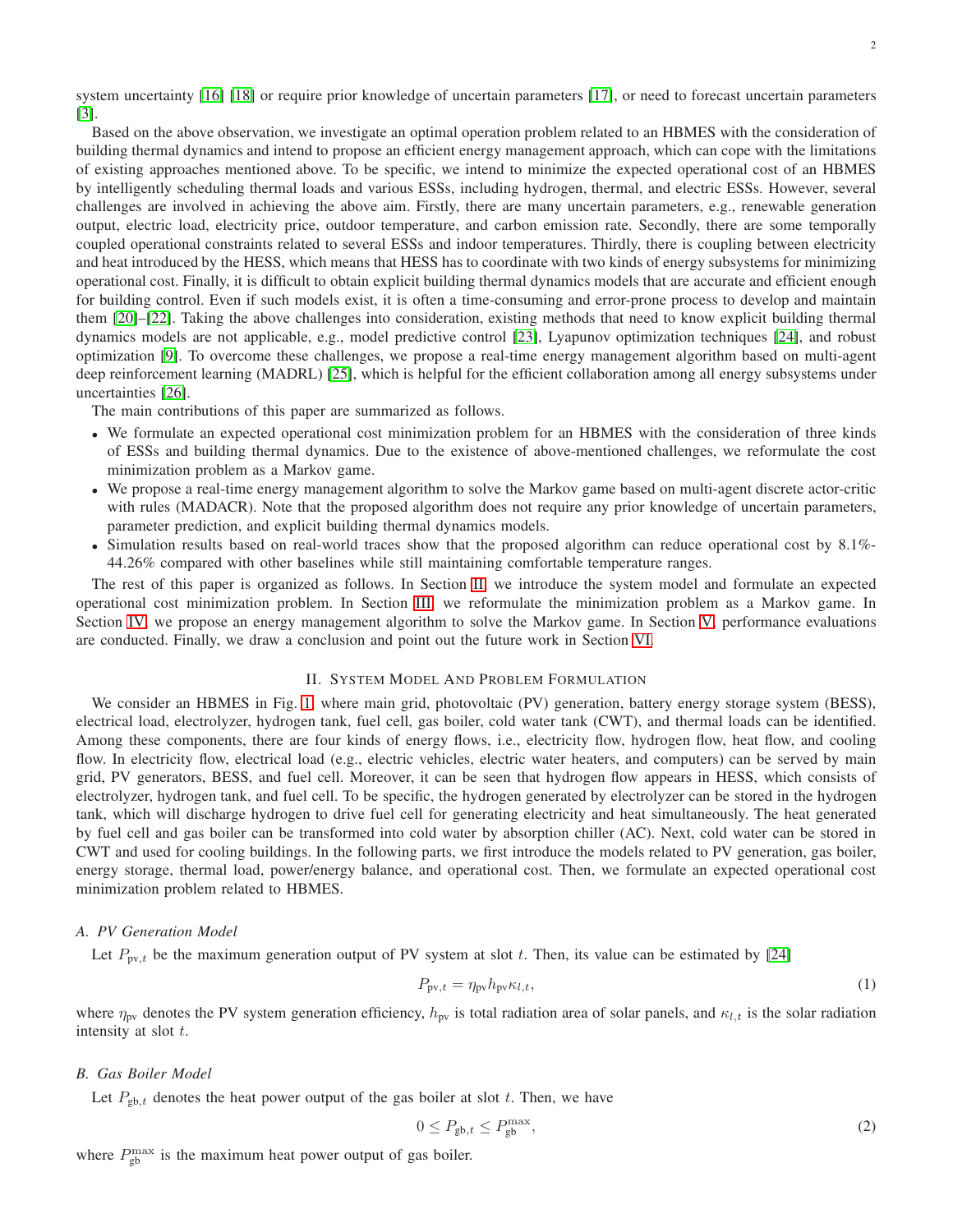

<span id="page-2-0"></span>Fig. 1. Illustration of an HBMES

## *C. Energy Storage Model*

*1) Battery Energy Storage Model:* Let  $B_t$  be the stored energy level in the BESS at slot  $t$ . Then, the dynamics of energy level in BESS can be described by [\[22\]](#page-12-20)

<span id="page-2-5"></span>
$$
B_{t+1} = B_t + (\eta_{bc} P_{bc,t} + \frac{P_{bd,t}}{\eta_{bd}}) \Delta t, \qquad (3)
$$

where  $\eta_{bc}$  and  $\eta_{bd}$  are the charging and discharging efficiency coefficients, respectively;  $P_{bc,t}$  and  $P_{bd,t}$  are charging power and discharging power of BESS, respectively. Here,  $P_{bc,t}$  and  $P_{bd,t}$  are assigned with different signs (i.e.,  $P_{bc,t} \ge 0$  and  $P_{bd,t} \le 0$ ), which are helpful for the action design in Section [III.](#page-5-0)

To ensure that the energy level of the BESS fluctuates within a normal range at any time, we have

<span id="page-2-10"></span>
$$
B^{\min} \le B_t \le B^{\max},\tag{4}
$$

where  $B<sup>min</sup>$  and  $B<sup>max</sup>$  be the minimum and maximum energy levels of the BESS, respectively.

Let  $P_{bc}^{\text{max}}$  and  $P_{bd}^{\text{max}}$  be the maximum charging power and maximum discharging power, respectively. Then, we have

<span id="page-2-8"></span>
$$
0 \le P_{bc,t} \le P_{bc}^{\max},\tag{5}
$$

$$
-P_{\text{bd}}^{\max} \le P_{\text{bd},t} \le 0. \tag{6}
$$

<span id="page-2-9"></span><span id="page-2-7"></span>Taking the round-trip inefficiency into consideration, simultaneous charging and discharging is not allowed, which can be depicted by

$$
P_{\text{bc},t} \cdot P_{\text{bd},t} = 0. \tag{7}
$$

<span id="page-2-6"></span>2) Thermal Energy Storage Model: Let  $Q_{\text{th},t}$  be the stored thermal energy in CWT at slot t. Then, its dynamics can be described by

$$
Q_{\text{th},t+1} = Q_{\text{th},t} + (P_{\text{tc},t}\eta_{\text{tc}} + \frac{P_{\text{td},t}}{\eta_{\text{td}}})\Delta t, \tag{8}
$$

where  $\eta_{tc}$  and  $\eta_{td}$  are injection efficiency and release efficiency of CWT, respectively;  $P_{tc,t}$  and  $P_{td,t}$  are injected power and released power at slot t, respectively. Here,  $P_{tc,t}$  and  $P_{td,t}$  are assigned with different signs (i.e.,  $P_{tc,t} \ge 0$  and  $P_{td,t} \le 0$ ), which are helpful for the action design in Section [III.](#page-5-0)

<span id="page-2-2"></span>To ensure the normal operation of CWT, the following operational constraints of the CWT should be satisfied, i.e.,

<span id="page-2-1"></span>
$$
0 \le Q_{\text{th},t} \le Q_{\text{th}}^{\text{max}},\tag{9}
$$

$$
-P_{\rm td}^{\rm max} \le P_{\rm td,t} \le 0,\tag{10}
$$

$$
0 \le P_{\text{tc},t} \le P_{\text{tc}}^{\text{max}},\tag{11}
$$

$$
P_{\text{td},t} \cdot P_{\text{tc},t} = 0,\tag{12}
$$

<span id="page-2-4"></span><span id="page-2-3"></span>where  $Q_{\text{th}}^{\text{max}}$  denotes the capacity of the CWT;  $P_{\text{td}}^{\text{max}}$  and  $P_{\text{tc}}^{\text{max}}$  are the maximum released power and injected power, respectively. [\(9\)](#page-2-1) denotes that the stored thermal energy level should fluctuate within a feasible range. [\(10\)](#page-2-2) and [\(11\)](#page-2-3) denotes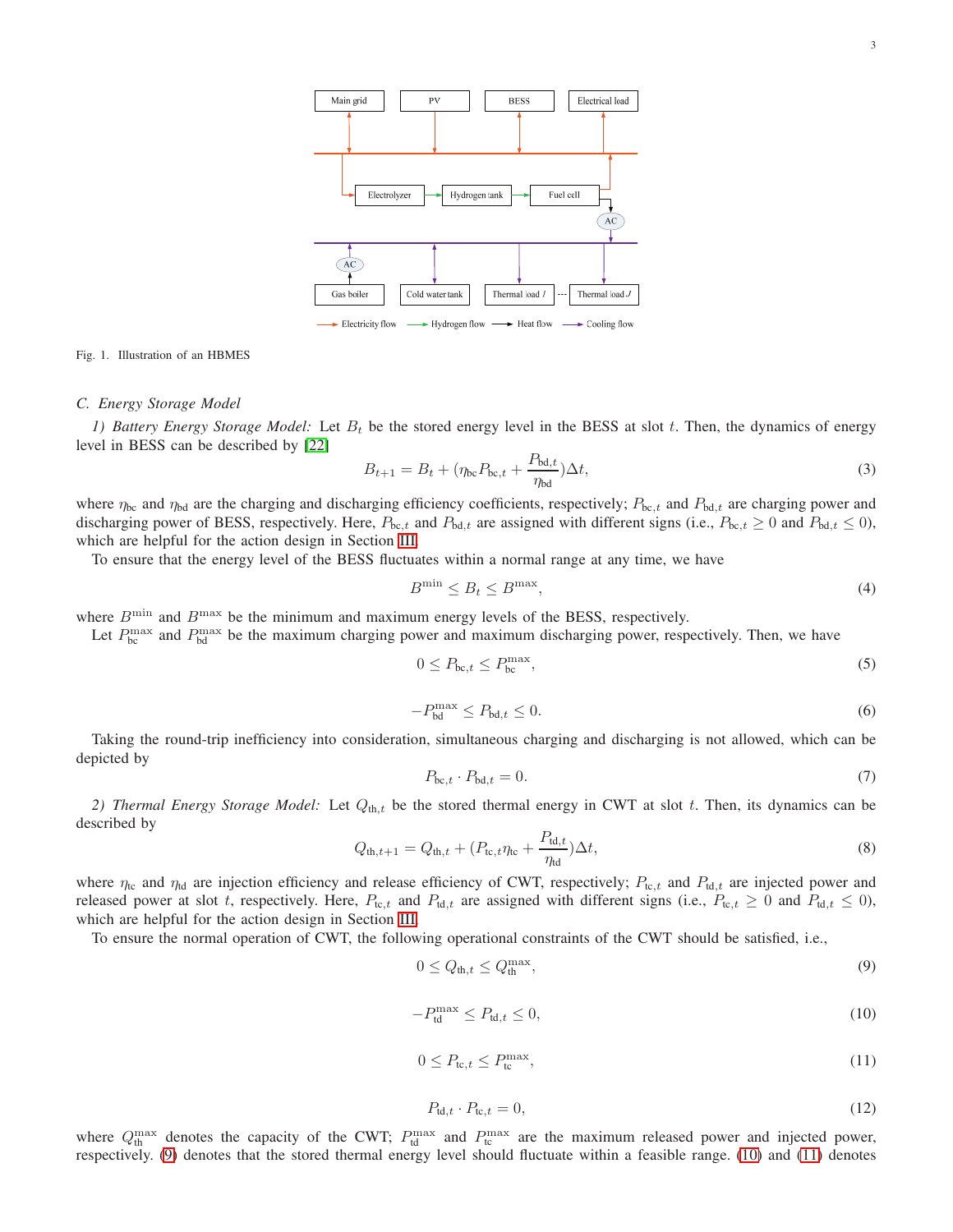the effective range of released power and injected power, respectively. [\(12\)](#page-2-4) means that releasing and injecting cold water can not happen simultaneously so that meaningless thermal loss can be avoided.

3) *Hydrogen Energy Storage Model:* Let  $H_t$  be the storage level of hydrogen in the tank (in Nm<sup>3</sup>). Then, the dynamics of hydrogen storage level can be described by

<span id="page-3-0"></span>
$$
H_{t+1} = H_t + P_{\text{el},t} \omega_{\text{el}} \Delta t + \frac{P_{\text{fc},t}}{\omega_{\text{fc}}} \Delta t,\tag{13}
$$

where  $P_{el,t}$  and  $P_{fc,t}$  are charging power of the electrolyzer and discharging power of fuel cell, respectively;  $\omega_{el}$  (in Nm<sup>3</sup>/kWh) and  $\omega_{\rm fc}$  (in kWh/Nm<sup>3</sup>) denote the conversion coefficients of electrolyzer and fuel cell, respectively; Here,  $P_{\rm el,t}$  and  $P_{\rm fc,t}$  are assigned with different signs (i.e.,  $P_{el,t} \ge 0$  and  $P_{ic,t} \le 0$ ), which are helpful for the action design in Section [III.](#page-5-0)

Since the maximum storage level of the hydrogen tank is limited by its tolerable tank pressure [\[2\]](#page-12-1) [\[27\]](#page-12-25), we have

<span id="page-3-9"></span>
$$
0 \le H_t \le H^{\max},\tag{14}
$$

where  $H^{\text{max}}$  is the storage capacity of the hydrogen tank.

<span id="page-3-6"></span>To keep the efficiency of the HESS, we assume that electrolyzer and fuel cell can not operate simultaneously. Then, we have

$$
P_{\text{el},t} \cdot P_{\text{fc},t} = 0. \tag{15}
$$

In addition, the power consumption of the electrolyzer and electric power output of fuel cell should satisfy the following physical constraints, which can be given by

<span id="page-3-7"></span>
$$
0 \le P_{\text{el},t} \le P_{\text{el}}^{\text{max}},\tag{16}
$$

$$
-P_{\text{fc}}^{\text{max}} \le P_{\text{fc},t} \le 0,\tag{17}
$$

<span id="page-3-8"></span>where  $P_{\text{el}}^{\text{max}}$  and  $P_{\text{fc}}^{\text{max}}$  are the rated powers of electrolyzer and fuel cell, respectively.

Since the fuel cell generates electricity and heat simultaneously, the electrical output power of the fuel cell  $P_{\text{fc},t}$  is coupled with the corresponding thermal output power  $Q_{fc,t}$ . Then, we have [\[2\]](#page-12-1)

<span id="page-3-2"></span>
$$
Q_{\text{fc},t} = \eta_{\text{hr}} \eta_{\text{h2e}} P_{\text{fc},t} \Delta t,\tag{18}
$$

where  $\eta_{h2e}$  and  $\eta_{hr}$  are heat-to-electricity ratio and the heat recovery efficiency, respectively.

## *D. Thermal Load Model*

<span id="page-3-1"></span>Let  $P_{\text{sp},i,t}$  be the thermal input power for cooling demand in building i at slot t, which will affect building indoor temperature  $\beta_{\text{in},i,t}$ . To provide a comfortable temperature range for occupants in building i, the following constraints should be satisfied,

<span id="page-3-5"></span>
$$
\beta_i^{\min} \le \beta_{\text{in},i,t} \le \beta_i^{\max},\tag{19}
$$

$$
\beta_{\text{in},i,t+1} = \mathcal{F}_i(P_{\text{sp},i,t}, \ \beta_{\text{out},t}, \ \beta_{\text{in},i,t}, \ \varrho_{i,t}), \tag{20}
$$

<span id="page-3-4"></span><span id="page-3-3"></span>
$$
0 \le P_{\text{sp},i,t} \le P_{\text{sp},i}^{\text{max}},\tag{21}
$$

where  $\beta_i^{\min}$  and  $\beta_i^{\max}$  are the lower limit and upper limit of the comfortable temperature rage in building *i*, respectively;  $\beta_{\text{out},t}$ and  $\rho_{i,t}$  are outdoor temperature and random thermal disturbance at slot t, respectively;  $\mathcal{F}_i(\cdot)$  denotes a thermal dynamics model of building i, and  $P_{\text{sp},i}^{\text{max}}$  denotes the maximum thermal input power in building i.

#### *E. Power/Energy Balance Model*

To maintain the electric power balance at each slot  $t$ , we have

$$
P_{g,t} + P_{pv,t} - P_{fc,t} - P_{bd,t} = P_{el,t} + P_{load,t} + P_{bc,t},
$$
\n(22)

where  $P_{g,t}$  represents the power interaction between HBMES and the main grid at slot t;  $P_{load,t}$  denotes the power demand at slot t. To be specific,  $P_{g,t} > 0$  means that buying electricity from the main grid at slot t. Otherwise, electricity will be sold to the main grid at slot  $t$ .

Similarly, thermal energy balance at each slot  $t$  can be depicted by the following constraint, i.e.,

$$
Q_{\text{fc},t}\eta_{\text{h2c}} \ge (P_{\text{tc},t} + P_{\text{td},t} + \sum_{i=1}^{N_b} P_{\text{sp},i,t} - P_{\text{gb},t}\eta_{\text{h2c}})\Delta t,
$$
\n(23)

where  $N_b$  denotes the number of buildings and  $\eta_{h2c}$  denotes AC transformation efficiency from heating to cooling.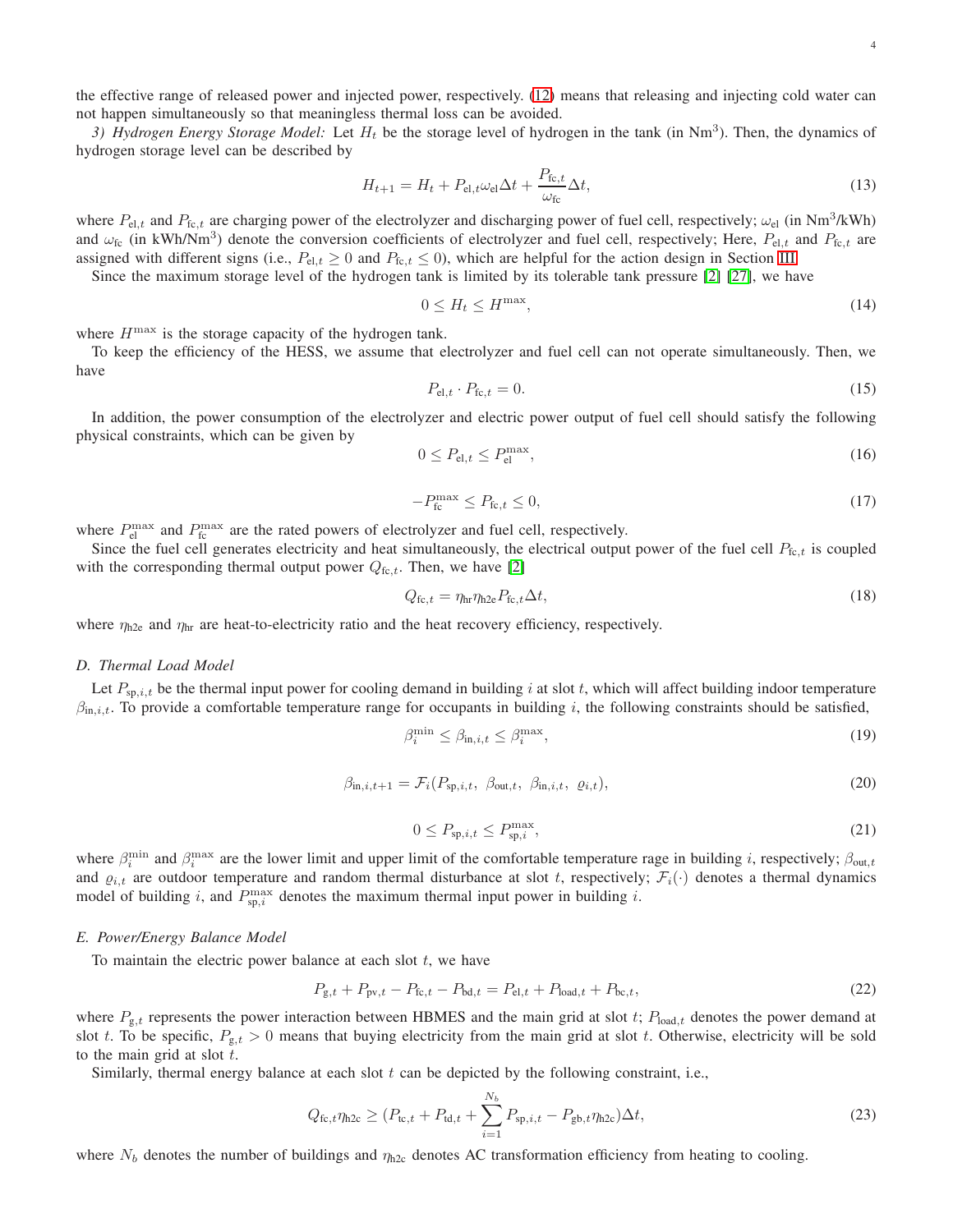## *F. Operational Cost Model*

The operational cost of the HBMES consists of six parts, i.e., the energy cost of electricity buying or selling  $C_{1,t}$ , carbon emission cost  $C_{2,t}$ , BESS depreciation cost  $C_{3,t}$ , HESS related cost  $C_{4,t}$ , CWT depreciation cost  $C_{5,t}$ , and gas purchasing cost  $C_{6,t}$ .

Let  $v_t$  and  $\tau_t$  be the buying and selling prices of electricity, respectively. Then,  $C_{1,t}$  is expressed by

$$
C_{1,t} = \left(\frac{v_t - \tau_t}{2} |P_{g,t}| + \frac{v_t + \tau_t}{2} P_{g,t}\right) \Delta t, \tag{24}
$$

where  $C_{1,t} = v_t P_{g,t}$  if  $P_{g,t} \geq 0$ ; Otherwise,  $C_{1,t} = \tau_t P_{g,t}$ .

Let  $\mu_{e,t}$  (in kg/kWh) be the carbon emission rate of the main grid at slot t. Then, the carbon emission generated by the HBMES at slot t can be given by  $\mu_{e,t} P_{g,t} \Delta t$ . Then, the carbon emission cost is calculated by [\[18\]](#page-12-18)

<span id="page-4-3"></span><span id="page-4-2"></span>
$$
C_{2,t} = \mu_c \mu_{e,t} P_{g,t} \Delta t,\tag{25}
$$

where  $\mu_c$  is a weighted parameter in RMB/kg, which denotes the importance of carbon emission with respect to energy cost. Since too frequent charging or discharging will damage the life of the BESS, BESS depreciation cost is adopted [\[22\]](#page-12-20), i.e.,

$$
C_{3,t} = \psi_{\text{BESS}}(|P_{\text{bc},t}| + |P_{\text{bd},t}|),\tag{26}
$$

where  $\psi_{\text{BESS}}$  is the battery depreciation coefficient in RMB/kW.

According to [\[28\]](#page-12-26), the startup and shutdown cycles have degradation effects on electrolyzer and fuel cell. Thus, startup and shutdown costs are considered in this paper. Let  $\delta_x^{on}$ ,  $\delta_x^{su}$ , and  $\delta_x^{sd}$  be the operation cost, startup cost, and shutdown cost of component  $x (x \in \{el, fc\})$  in HESS, respectively, where "el" and "fc" denote electrolyzer and fuel cell, respectively. Then,  $C_{4,t}$  can be calculated by [\[28\]](#page-12-26)

$$
C_{4,t} = \sum_{x \in \{el,fc\}} \delta_x^{\text{on}} I_{x,t}^{\text{on}} + \delta_x^{\text{su}} I_{x,t}^{\text{su}} + \delta_x^{\text{sd}} I_{x,t}^{\text{sd}},\tag{27}
$$

where  $I_{x,t}^{\text{on}}, I_{x,t}^{\text{su}}$ , and  $I_{x,t}^{\text{sd}}$  are logical indicator variables related to ON/OFF state, startup state, and shutdown state of component x, respectively;  $I_{x,t}^{\text{su}} = \max\{I_{x,t}^{\text{on}} - I_{x,t-1}^{\text{on}}, 0\}$  and  $I_{x,t}^{\text{sd}} = \max\{I_{x,t-1}^{\text{on}} - I_{x,t}^{\text{on}}, 0\}$ .

Similar to BESS, CWT depreciation cost can be captured by [\[22\]](#page-12-20)

<span id="page-4-1"></span>
$$
C_{5,t} = \psi_{\text{CWT}}(|P_{\text{tc},t}| + |P_{\text{td},t}|),\tag{28}
$$

where  $\psi_{\text{CWT}}$  is the CWT depreciation coefficient in RMB/kW.

Let  $\eta_{gb}$  and  $\lambda_{q,t}$  be gas-to-heat conversion efficiency and gas price (in RMB/kWh), respectively. Then, the gas purchasing cost at slot  $t$  can be given by [\[15\]](#page-12-13)

<span id="page-4-4"></span>
$$
C_{6,t} = \lambda_{g,t} \frac{P_{\text{gb},t} \Delta t}{\eta_{\text{gb}}}.
$$
\n(29)

## *G. Expected Operational Cost Minimization Problem*

Based on above models, we can formulate an expected operational cost minimization problem of an HBMES as follows,

$$
\textbf{(P1)} \ \min \sum_{t=0}^{T-1} \mathbb{E} \left\{ \sum_{j=1}^{6} C_{j,t} \right\} \tag{30a}
$$

<span id="page-4-0"></span>
$$
s.t. (1) - (29), \tag{30b}
$$

where the expectation operator  $E$  is taken over the randomness of system parameters (i.e., PV generation output  $P_{pv,t}$ , power demand  $P_{\text{load},t}$ , carbon emission rate  $\mu_{e,t}$ , thermal load  $Q_{\text{load},t}$ , buying/selling price  $v_t/\tau_t$ ), and possible stochastic control decisions (i.e.,  $P_{gb,t}$ ,  $P_{bc,t}$ ,  $P_{bd,t}$ ,  $P_{tc,t}$ ,  $P_{td,t}$ ,  $P_{el,t}$ ,  $P_{fc,t}$ ,  $P_{sp,i,t}|_{1\leq i\leq J}$ , and  $P_{g,t}$ ).

Solving P1 is a nontrivial task due to the following reasons. Firstly, there are many uncertain parameters and it is often difficult to know their statistical distributions of all combinations in practice. Secondly, there are several temporally coupled operational constraints (e.g.,  $(3)$ ,  $(8)$ ,  $(13)$ , and  $(20)$ ). Thirdly, there is a coupling between electricity and heat incurred by the HESS, which means that HESS has to coordinate with electric–flow subsystems and thermal-energy-flow subsystems for jointly minimizing the operational cost. Finally, it is challenging to obtain an explicit building thermal dynamics model  $\mathcal{F}_i(\cdot)$ that is accurate and efficient enough for building control [\[20\]](#page-12-19).

To address the first challenge, some methods can be adopted, e.g., stochastic programming, robust optimization, Lyapunov optimization techniques, and model predictive control. However, these methods either need to know prior knowledge (e.g., probability distribution, maximum and minimum values) of uncertain parameters or predict/approximate random parameters. To deal with the second challenge, typical methods are based on dynamic programming [\[22\]](#page-12-20), which suffers from "the curse of dimensionality" problem. To overcome the last challenge, many model-free DRL (note that DRL has powerful ability of deep learning [\[29\]](#page-12-27) and strong decision-making ability of reinforcement learning [\[30\]](#page-12-28)) methods can be adopted [\[20\]](#page-12-19) [\[21\]](#page-12-29) [\[22\]](#page-12-20),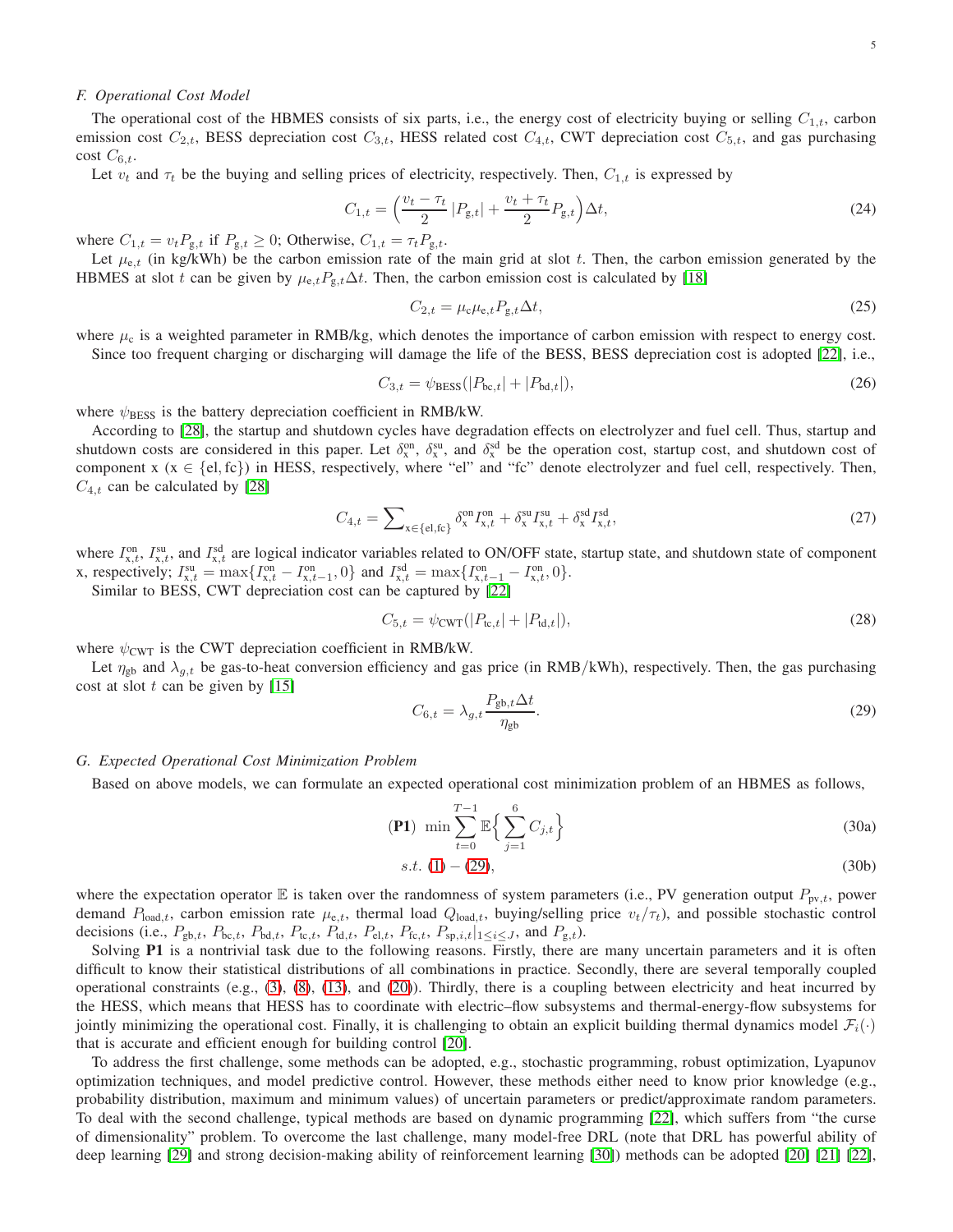which can help agents to learn optimal policies from the process of interacting with building environments. Once the optimal policies are found, they can operate without knowing any prior information of uncertain parameters, parameter prediction, and explicit building thermal dynamics models. However, these DRL methods can not be applied to **P1** directly due to the coupling between electricity and heat incurred by HESS, which can be seen in [\(18\)](#page-3-2), [\(22\)](#page-3-3), and [\(23\)](#page-3-4). Based on the above analysis, we are motivated to design an energy management algorithm based on MADRL, which can support scalable cooperation among different energy subsystems under uncertainties by designing proper reward function and appropriate algorithms [\[26\]](#page-12-24). Thus, we intend to reformulate P1 as a Markov game in Section [III](#page-5-0) and design an MADRL-based algorithm in Section [IV.](#page-6-0)

## III. PROBLEM REFORMULATION

<span id="page-5-0"></span>In this section, we reformulate P1 as a Markov game, which is a general modeling framework for multi-agent decisionmaking problem under uncertainty [\[25\]](#page-12-23). Specifically, a Markov game can be defined by a set of states, S, a collection of action sets (each action set is associated with each agent in the environment),  $A_1, \dots, A_N$ , a state transition function,  $F: S \times A_1 \times \ldots \times A_N \to \Pi(S)$ , which defines the probability distribution over possible next states, given the current state and actions for all agents, and a reward function for each agent  $i$  ( $1 \le i \le N$ ),  $R_i: S \times A_1 \times \ldots \times A_N \to \mathbb{R}$ . In a Markov game, each agent i takes action  $a_i \in A_i$  based on its local observation  $o_i \in O_i$ , where  $o_i$  contains partial information of the global state  $s \in S$ . The aim of the agent i is to maximize its expected return by learning a policy  $\pi_i : \mathcal{O}_i \to \Pi(A_i)$ , which maps the agent's local observation  $o_i \in \mathcal{O}_i$  into a distribution over its set of actions. Here, the return is the sum of discounted rewards received over the future, i.e.,  $\sum_{j=0}^{\infty} \gamma^{j} r_{i,t+j+1}(s_t, a_{1,t}, \cdots, a_{N,t})$ , where  $\gamma \in [0,1]$  is a discount factor and  $r_{i,t+1} \in R_i$  is the reward received by the agent i at slot t. Since the information of state transition function is not required in the proposed algorithm, we design three components of the Markov game, i.e., state, action, and reward function.

Typically, the number of agents is the same as the number of decision variables. However, if the values of  $P_{bc,t}$ ,  $P_{bd,t}$ ,  $P_{ed,t}$ ,  $P_{\text{fc},t}$ , and  $P_{\text{sp},i,t}$  are decided, other variables can be derived according to [\(22\)](#page-3-3) and [\(23\)](#page-3-4). Since  $P_{\text{bc},t}$  and  $P_{\text{bd},t}$  must satisfy [\(7\)](#page-2-7), a single variable can be used to represent them simultaneously. Similarly, a single variable is needed to represent  $P_{el,t}$  and  $P_{\text{fc},t}$  simultaneously. In summary,  $2 + J$  variables should be decided in each time slot t and  $2 + J$  agents are considered in this paper. In the following parts, the states, actions, and reward functions related to BESS agent, Thermal-load agents, and HESS agent are designed, respectively.

#### *A. BESS agent*

*1)* Environment State: According to [\(22\)](#page-3-3), [\(24\)](#page-4-2)-[\(26\)](#page-4-3), the calculations of  $C_{1,t}$ ,  $C_{2,t}$ , and  $C_{3,t}$  are related to  $v_t/\tau_t$ ,  $P_{\text{pv},t}$ ,  $P_{\text{load},t}$ ,  $\mu_{e,t}$ ,  $B_t$ . Since  $\tau_t$  is often related to  $v_t$  [\[22\]](#page-12-20) or is a constant [\[15\]](#page-12-13),  $\tau_t$  is not adopted as a part of state vector for simplicity. Thus, environment state related to BESS agent can be designed by  $s_{b,t} = (v_t, P_{pv,t}, P_{load,t}, \mu_{e,t}, B_t, t)$ .

*2)* Action: According to [\(7\)](#page-2-7), simultaneous BESS charging and discharging are not allowed. Let  $a_{b,t}$  be the charging/discharging power of BESS. Then, we have  $P_{bc,t} = a_{b,t}$  and  $P_{bd,t} = 0$  if  $a_{b,t} > 0$ . Otherwise,  $P_{bc,t} = 0$  and  $P_{bd,t} = a_{b,t}$ . Therefore, the constraints [\(5\)](#page-2-8)-[\(6\)](#page-2-9) could be guaranteed. To guarantee the feasibility of [\(4\)](#page-2-10), we have  $0 \le P_{bc,t} \le \min\{P_{bc}^{\max}, \frac{B^{\max}-B_t}{\eta_{bc}\Delta t}\}$  if  $a_{b,t} > 0$ . Similarly,  $\max\{-P_{bd}^{\max}, \frac{(B^{\min}-B_t)\eta_{bd}}{\Delta t}\}\leq P_{bd,t} \leq 0$  if  $a_{b,t} < 0$ . Based on the above description,  $a_{b,t}$  is selected as the action of the BESS agent.

*3) Reward:* According to [\(26\)](#page-4-3), it can be known that the reward of the BESS agent is related to  $C_{3,t}$ . Moreover, to promote the coordination between BESS agent and HESS agent, the common costs  $C_{1,t}$  and  $C_{2,t}$  should be considered in the reward design of the BESS agent. For simplicity, the same penalty related to the common costs is imposed on BESS agent and HESS agent. As a result, the reward of BESS agent can be designed as follows, i.e.,  $r_{b,t} = -(\frac{C_{1,t} + C_{2,t}}{2} + C_{3,t})$ .

# *B. Thermal-load agents*

*1) Environment State:* According to [\(19\)](#page-3-5), the temperature deviation should be penalized on each agent so that comfortable range can be maintained. Moreover, to promote the coordination among all thermal-load agents and HESS agent,  $C_{5,t}$  and  $C_{6,t}$  should be considered in the reward design of each thermal-load agent and HESS agent. Since the temperature deviation,  $C_{5,t}$ , and  $C_{6,t}$  depend on  $\beta_{\text{in},i,t}$ ,  $\beta_{\text{out},t}$ ,  $\lambda_{q,t}$ , and  $Q_{\text{th},t}$ , the environment state of i-th agent can be designed as follows, i.e.,  $s_{\text{th},i,t} = (Q_{\text{th},t}, \beta_{\text{in},i,t}, \beta_{\text{out},t}, \lambda_{\text{g},t}, t).$ 

*2) Action:* Since each thermal-load agent needs to make a decision on  $P_{sp,i,t}$ , the action of i-th thermal-load agent can be designed by  $a_{th,i,t} = P_{\text{sp},i,t}$ . To speed up the learning of agents, the following rules are adopted, i.e.,

<span id="page-5-1"></span>
$$
a_{th,i,t} = \begin{cases} 0, & \text{if } \beta_{\text{in},i,t} \leq \beta_i^{\text{min}} \text{ or } \beta_{\text{out},t} \leq \beta_i^{\text{max}} \\ P_{\text{sp},i,t}, & \text{otherwise.} \end{cases}
$$
(31)

*3) Reward:* As mentioned in the descriptions related to state design, the reward of *i*-th agent consists of three parts, i.e., the penalties imposed on temperature deviation, CWT depreciation cost, and gas purchasing cost. Therefore, the reward of each agent *i* can be designed as follows, i.e.,  $r_{th,t} = -\left(\frac{C_{5,t} + C_{6,t}}{J+1} + \varpi_{i,t}\right)$ , where  $\varpi_{i,t} = \pi_{th}(\left[\beta_{\text{in},t+1} - \beta^{\text{max}}\right]^{+} + \left[\beta^{\text{min}} - \beta_{\text{in},t+1}\right]^{+}$ , and  $\pi_{\text{th}}$  denotes a positive penalty coefficient.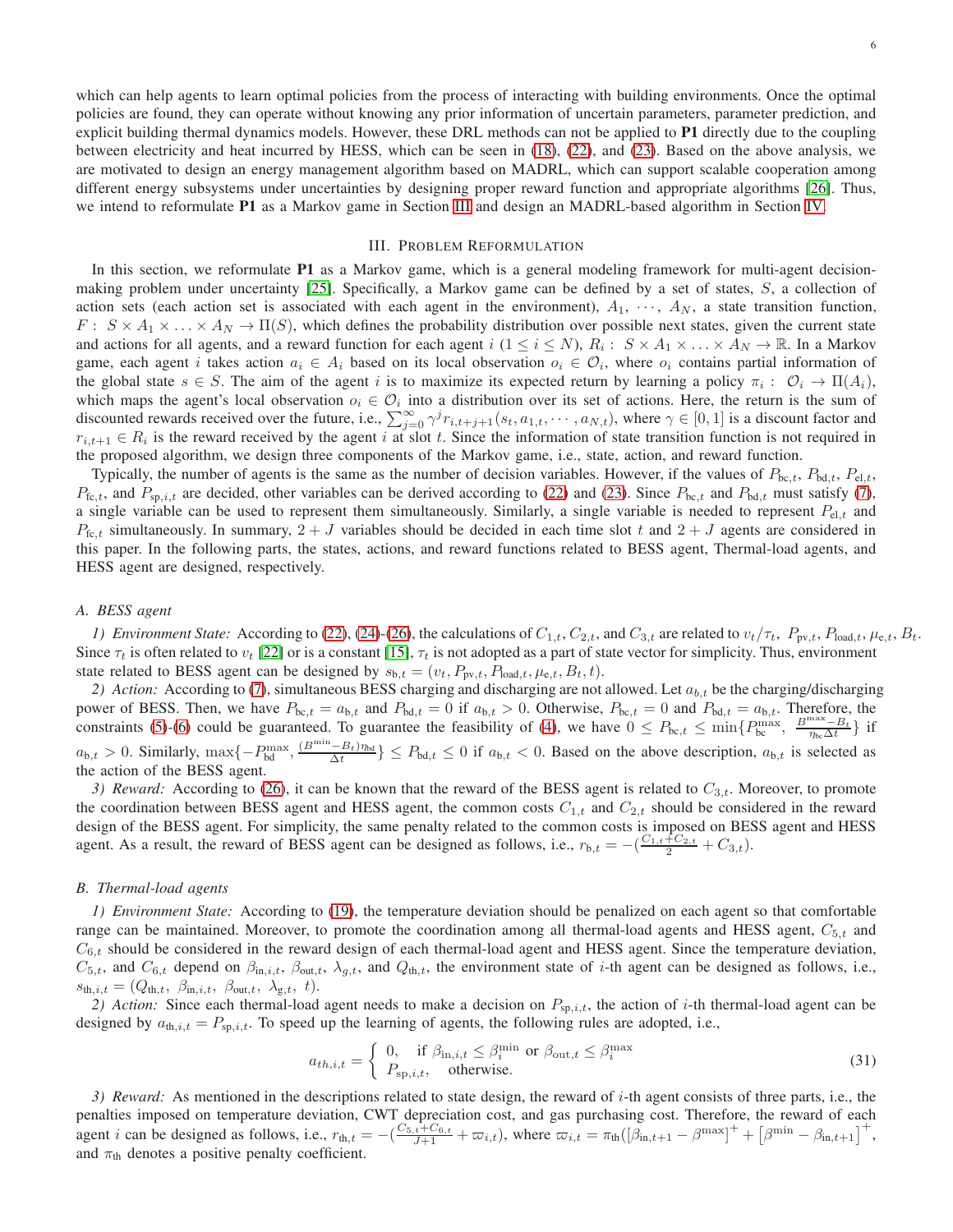## *C. HESS agent*

*1) Environment State:* According to [\(27\)](#page-4-4), the calculation of  $C_{4,t}$  is related to  $I_{el,t-1}^{on}$  and  $I_{lc,t-1}^{on}$ . In addition, to promote the coordination among HESS agent, BESS agent, and thermal-load agents, the rewards of BESS agent and thermal-load agents should be used for the reward shaping of HESS agent. Therefore, the state of HESS agent can be described by  $s_{\rm h,t} = (I_{\rm el,t-1}^{\rm on},I_{\rm fc,t-1}^{\rm on},v_t,B_t,H_t,P_{\rm pv,t},P_{\rm load,t},\mu_{\rm e,t},Q_{\rm th,t},\beta_{\rm out,t},\lambda_{\rm g,t},$  $\beta_{\text{in},i,t}|_{1\leq i\leq J}, t$ .

2) Action: According to [\(15\)](#page-3-6), the operations of electrolyzer and fuel cell can not happen simultaneously. For simplicity,  $a_{h,t}$ is adopted to represent its operation. According to [\(16\)](#page-3-7)-[\(17\)](#page-3-8), we have  $P_{\text{fc},t}=0$ ,  $P_{\text{el},t} \in (0, P_{\text{el}}^{\text{max}}]$  if  $a_{\text{h},t} > 0$ . Otherwise, we have  $P_{el,t}=0$ ,  $P_{fc,t} \in [-P_{fc}^{max}, 0]$ . To guarantee the feasibility of [\(14\)](#page-3-9), we have  $0 \le P_{el,t} \le \min\{P_{el}^{max}, \frac{H_{max}-H_t}{\omega_{el}\Delta t}\}$  if  $a_{h,t} > 0$ . Similarly, max $\{-P_{\text{fc}}^{\max}, \frac{(H^{\min}-H_t)\omega_{\text{fc}}}{\Delta t}\}\leq P_{\text{fc},t}\leq 0$  if  $a_{\text{h},t}<0$ .

*3) Reward:* According to the descriptions in state design, the reward of the HESS agent consists of several components related to  $C_{1,t}$ ,  $C_{2,t}$ ,  $C_{5,t}$ , and  $C_{6,t}$ . In addition, to reduce the waste of thermal energy generated by fuel cell, a penalty is imposed on the HESS agent, i.e.,  $\xi_t = \pi_{\text{fc}}(Q_{\text{fc},t}\eta_{\text{h2c}} - (P_{\text{tc},t} + P_{\text{td},t} + \sum_{i=1}^{N_b} P_{\text{sp},i,t} - P_{\text{gb},t}\eta_{\text{h2c}})\Delta t)$ , where  $\pi_{\text{fc}}$  is a positive penalty parameter. In summary, the reward of the HESS agent is design by  $r_{h,t} = -\left(\frac{C_{1,t} + C_{2,t}}{2} + C_{4,t} + \frac{C_{5,t} + C_{6,t}}{J+1} + \xi_t\right)$ .

Remark 1: After the actions of thermal-load agents and HESS agent are taken, the actions of gas boiler and CWT can be decided accordingly. To be specific, when  $Q_{fc,t}\eta_{\text{h2c}} > \sum_{i=1}^{J} P_{\text{sp},i,t}\Delta t$ , CWT will operate in charging mode (i.e.,  $P_{\text{td},t} = 0$ ) and the thermal power input  $P_{\text{tc},t}$  is  $\min(\frac{Q_{\text{fc},t}}{\Delta t} - \sum_{i=1}^{J} P_{\text{sp},i,t}, P_{\text{tc}}^{\max} \frac{Q_{\text{th}}^{\max} - Q_{\text{th},t}}{\eta_{\text{tc}} \Delta t})$ . Under this situation,  $P_{\text{gb},t} = 0$ . When  $Q_{\text{fc},t}\eta_{\text{h2c}} \leq$  $\sum_{i=1}^{J} P_{\text{sp},t} \Delta t$ , CWT will operate in discharging mode (i.e.,  $P_{\text{tc},t} = 0$ ) and the thermal output is  $\min(\sum_{i=1}^{J} P_{\text{sp},i,t} \Delta t$  $Q_{\text{fc},t}\eta_{\text{h2c}},P_{\text{td}}^{\text{max}}\Delta t, Q_{\text{th},t}\eta_{\text{td}}$ . Under this situation,  $P_{\text{gb},t} = \min(\sum_{i=1}^{J} P_{\text{sp},i,t} - \frac{Q_{\text{fc},t}\eta_{\text{h2c}}}{\Delta t} - P_{\text{td},t},P_{\text{gb}}^{\text{max}})$ . Consequently, the total thermal supply power to buildings is  $P_{\text{thermal},t} = P_{\text{gb},t} + P_{\text{td},t} + \frac{Q_{\text{fc},t}}{p_{\text{ho},\text{o}}\Delta}$  $\frac{Q_{i\epsilon,t}}{\eta_{h2c}\Delta t}$ . When  $\sum_{i=1}^{J} P_{\text{sp},i,t} > P_{\text{thermal},t}$ , the actual thermal input of building *i* is decided by  $P_{\text{thermal},t} \frac{P_{\text{sp},i,t}}{\sum_{i=1}^{J} P_{\text{sp},i,t,i}}$ .

Remark 2: Since continuous action spaces have infinite number of solutions, we divide action spaces of BESS, HESS, and thermal load agents into multiple discrete values for the purpose of simplifying the solving of Markov game. Taking BESS for example, the action of BESS agent has  $N_{\text{bess}}$  choices, i.e.,  $a_{b,t} \in \{ \mathcal{A}_{\text{bess},1}, \dots, \mathcal{A}_{\text{bess},N_{\text{bess}} \}}$ , where  $\mathcal{A}_{\text{bess},1} = -P_{\text{bd}}^{\text{max}}$ ,  $\mathcal{A}_{\text{bess},N_{\text{bess}}}$  $P_{bc}^{\max}, \mathcal{A}_{\text{bess},n_b} - \mathcal{A}_{\text{bess},n_b-1} = (P_{bd}^{\max} + P_{bc}^{\max})/(N_{\text{bess}} - 1), 2 \le n_b \le N_{\text{bess}}$ . Similarly, we have  $a_{h,t} \in \{\mathcal{A}_{\text{hess},1}, \cdots, \mathcal{A}_{\text{bess},N_{\text{hess}}}\},$ where  $\mathcal{A}_{\text{hess},1} = -P_{\text{fic}}^{\text{max}}, \mathcal{A}_{\text{hess},N_{\text{hess}}} = P_{\text{el}}^{\text{max}}, \mathcal{A}_{\text{hess},n_h} - \mathcal{A}_{\text{hess},n_h-1} = (P_{\text{fc}}^{\text{max}} + P_{\text{el}}^{\text{max}})/(N_{\text{hess}} - 1), 2 \le n_h \le N_{\text{hess}}$ .  $a_{th,i,t} \in$  $\{0, \frac{P_{\text{sp},i}^{\text{max}}, \dots, P_{\text{sp},i}^{\text{max}}(N_{\text{thermal}-2})}{N_{\text{thermal}-1}}\}$  $N_{\text{thermal}-1}$ ,  $P_{\text{sp},i}^{\max}$ . Note that when some actions are not feasible, they should be adjusted as introduced in next section. At this time, actions may be continuous.

# IV. THE PROPOSED ENERGY MANAGEMENT ALGORITHM

<span id="page-6-0"></span>In this section, we propose an energy management algorithm to solve Markov game in Section [III](#page-5-0) based on MADACR. To be specific, some reasonable rules are used to adjust actions generated by actor networks so that the selected actions are feasible and the exploration space could be reduced for better convergence performance. Moreover, multi-agent discrete actor-critic with the framework of centralized training and decentralized execution is used in algorithm design. In the following parts, we first introduce the key idea of the proposed algorithm. Then, we describe the algorithm details.



<span id="page-6-1"></span>Fig. 2. The overall framework of the proposed algorithm.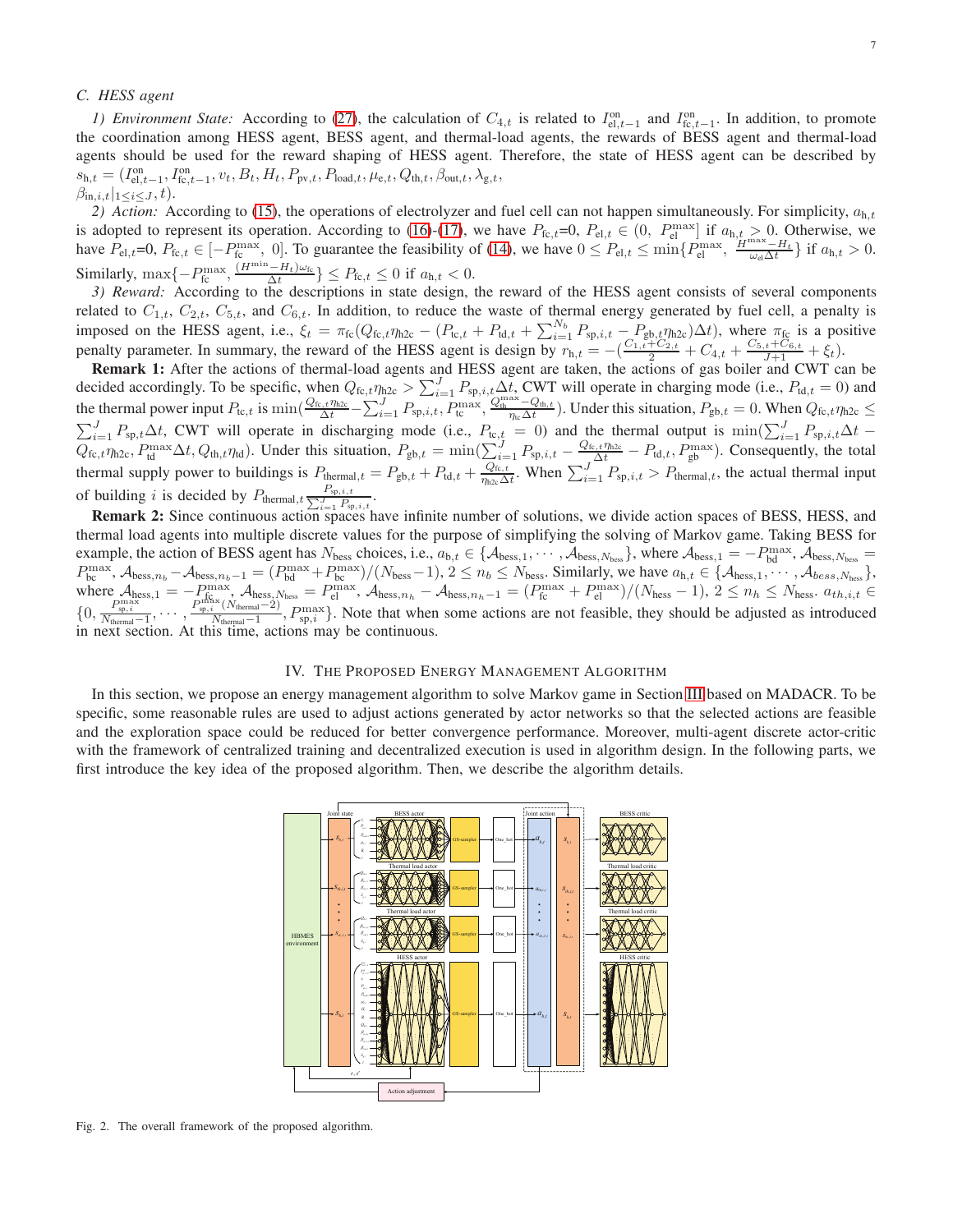# *A. The key idea of the proposed algorithm*

The overall framework of the proposed algorithm is illustrated by Fig. [2,](#page-6-1) where  $J + 2$  agents can be identified, i.e., a BESS agent, an HESS agent, and J thermal load agents. Note that each agent consists of one actor and one critic, where the actor is used by each agent to generate action  $a_i$  under a given state  $s_i$ . Then, the joint action of all agents  $a = (a_b, a_{th,1}, \dots, a_{th,J}, a_h)$  $(a_1, \dots, a_i, \dots, a_{J+2})$  is adjusted according to some rules introduced in the next subsection. Consequently, that joint action is executed and the environment returns a new sate  $s' = (s_b, s_{th,1}, \dots, s_{th,J}, s_h) = (s_1, \dots, s_i, \dots, s_{J+2})$  and a reward vector r. Then, experience transition tuple  $(s, a, s', r)$  is stored in an experience memory for training. The function of a critic is to evaluate the action-value function  $Q_i(s_i, a_i)$  under the given state  $s_i$  and action  $a_i$ . When computing the  $Q_i(s_i, a_i)$ , the states and actions of other agents are also incorporated to ensure that the training environment is stationary [\[25\]](#page-12-23). In Fig. [2,](#page-6-1) it can be observed that all actors and critics are represented by deep neural networks, which are composed of one input layer, multiple hidden layers and one output layer. To support discrete actions, Gumbel-Softmax (GS) sampler is adopted to approximate categorical sampler. Above all, GS sampler can support back-propagation when computing policy gradient with respect to actor parameters. In contrast, that gradient under categorical sampler is non-differentiable and can not be back-propagated [\[31\]](#page-12-30).

When training multiple agents, some techniques (e.g., target actors/critics and experience replay) are adopted to stabilize the training process. To be specific, the network parameters of each critic in agent i are updated according to the loss function related to temporal-difference error, i.e.,

$$
L_{i,c} = \mathbb{E}_{s,a,s',r}[y_i - Q_i(s,a)]^2,
$$
\n(32)

where the target value  $y_i$  is calculated by

$$
y_i = r_i + \gamma \bar{Q}_i(s', a'_1, \cdots, a'_j, \cdots, a'_{J+2}),\tag{33}
$$

where  $a'_j$ =one\_hot( $\arg \max_{j'}(\bar{\mu}_j(a_{j'}|s'_{j'})))$ . Here, one\_hot(j) is a vector with only one non-zero element. Moreover, its index is j and value is 1.  $\bar{Q}_i$  and  $\bar{\mu}_i$  denotes the target critic and target actor related to agent i, respectively.

Once the parameter adjustment of critics is finished, the actor parameters in each agent  $i$  will be updated by maximizing the policy gradient as follows,

$$
\nabla_{\vartheta_i} \Upsilon = \mathbb{E}_{s \sim S^{\mu}} [\nabla_{\vartheta_i} Q_i(s, a^*)|_{a_i^* = \Psi_i, a_{j \neq i}^* = \Psi_j}], \tag{34}
$$

where the actions  $\Psi_i = \text{one\_hot}(\arg \max_i(GS(\mu_{\vartheta_i}(a_i|s_i))))$  and  $\Psi_j = \text{one\_hot}(\arg \max_j(\mu_{\vartheta_j}(a_j|s_j)))$ . Here,  $GS(\cdot)$  denotes the output of GS sampler. Note that one hot( $\cdot$ ) is used to ensure that only one discrete action can be selected so that the action is meaningful in practice, while  $GS(\cdot)$  is adopted to approximate the discrete action and ensure that the gradient with respect to  $\vartheta_i$  used in back-propagation is differentiable.

#### *B. Algorithmic Details*

The proposed algorithm consists of training algorithm (i.e., Algorithm [1\)](#page-8-1) and execution algorithm (i.e., Algorithm [2\)](#page-9-0). Next, we will describe the details of two algorithms.

In Algorithm [1,](#page-8-1) a replay memory D is initialized in line 1. Then, the preprocessing function  $\phi(s)$  is introduced to normalize the environment state  $s_t$  as in [\[22\]](#page-12-20), which can facilitate the learning process of the propose algorithm. In lines 3-4, we initialize the weight parameters of actors/critics and target actors/critics, which have the same network architecture. In each time slot  $t$ of an episode, each agent i takes an action  $a_i$  in parallel based on its local state  $s_i$ , i.e.,

<span id="page-7-0"></span>
$$
a_i = \text{one\_hot}(\arg \max_i (GS(\mu_i(a_i|\phi(s_i))))). \tag{35}
$$

To ensure that the selected discrete actions are feasible and reduce exploration spaces for better convergence performances, some reasonable rules are adopted as follows: (1) Discrete actions of HESS and BESS agents should be adjusted to meet their respective physical constraints defined in Section [III-](#page-5-0)A and Section [III-](#page-5-0)C; (2) Discrete actions of thermal load agents should be adjusted according to [\(31\)](#page-5-1); (3) If the event  $P_{pv,t} > P_{load,t}$  happens frequently during the periods with high prices and the selling price is lower than any buying price, an reasonable way is to store rather than sell the excess energy. The reason is that the former can result in a reduced quantity of buying electricity when  $P_{pv,t} < P_{load,t}$  happens in future. Since any buying price is higher than selling price, the benefit of the former is higher than that of the latter. Due to high startup cost of HESS, BESS has higher priority of charging electricity than HESS. In other words,  $0 \le P_{bc,t} \le \min\{P_{pv,t} - P_{load,t}, P_{bc}^{\max}, \frac{B^{\max}-B_t}{\eta_{bc}\Delta t}\}$  when  $P_{\text{pv},t} > P_{\text{load},t}$ . Let  $\zeta_t = \max(0, P_{\text{pv},t} - P_{\text{load},t} - P_{\text{bc},t})$ . Then, we have  $0 \le P_{\text{el},t} \le \min\{\zeta_t, P_{\text{el}}^{\text{max}}, \frac{H_{\text{max}} - H_t}{\omega_{\text{el}}\Delta t}\}$ . Similarly, when the stored energy in BESS and HESS are discharged in future when  $P_{pv,t} < P_{load,t}$ , BESS has higher priority of discharging electricity than HESS.

After receiving the joint action of all agents, the environment returns a new state  $a'$  and a reward  $r$ . Next, the experience transition tuple  $(\phi(s), a, \phi(s'), r)$  is stored in the memory D. When the number of transition tuples  $M_{size}$  exceeds  $N_m$ , the multiagent training process would be triggered. However, for the purpose of stabilizing learning process, the training frequency is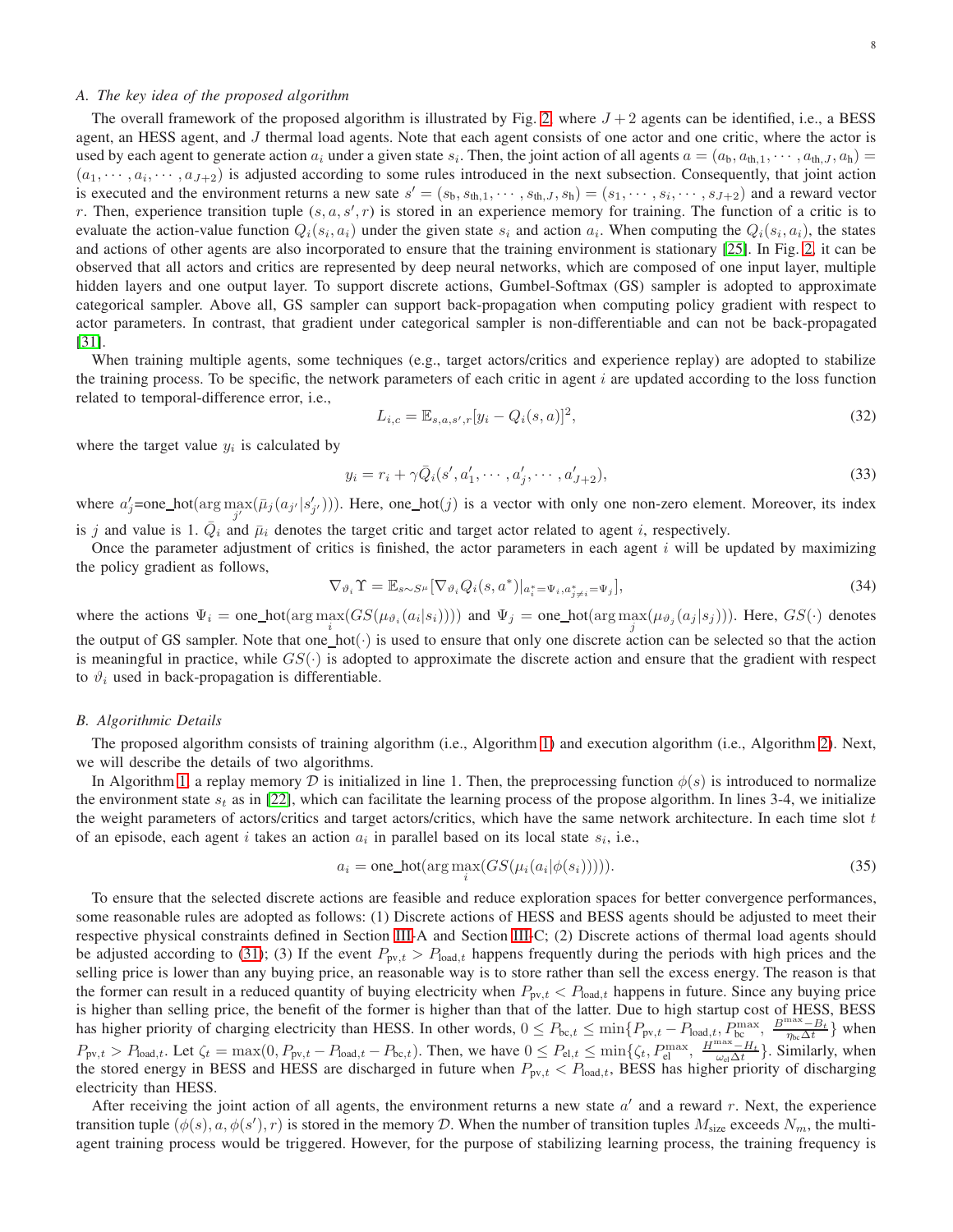decreased by adopting another condition, i.e.,  $mod(ep,T_{\text{fre}})=0$ , where  $ep$  denotes the episode index and  $T_{\text{fre}}$  means that training is conducted every  $T_{\text{fre}}$  episodes. In lines 14-17, each agent update its actor and critic parameters based on the sampled mini-batch data with K transition tuples. Then, the loss function used for updating critic parameters  $\theta_i$  can be calculated by

<span id="page-8-3"></span><span id="page-8-2"></span>
$$
L_{\theta_i,c} = \frac{1}{K} \sum_{k=1}^{K} [y_i^k - Q_{\theta_i}(\phi(s^k), a^k)]^2,
$$
\n(36)

where  $y_i^k = r_i^k + \gamma \bar{Q}_{\theta_i}(\phi(s'^k), a'_1, \dots, a'_j, \dots, a'_{J+2}), a'_j = \text{one\_hot}(\arg \max_{j'}(\bar{\mu}_j(a_{j'}|\phi(s_{j'}^k))))$ .

Similarly, the policy gradient used for updating actor parameters can be calculated by

$$
\nabla_{\vartheta_i} \Upsilon = \frac{1}{K} \sum_{k=1}^{K} \left[ \nabla_{\vartheta_i} Q_i(\phi(s^k), a^*) \big|_{a_i^* = \Psi_i^k, a_{j \neq i}^* = \Psi_j^k} \right],\tag{37}
$$

where  $\Psi_i^k = \text{one\_hot}(\arg \max_i (GS(\mu_{\vartheta_i}(a_i|\phi(s_i^k))))), \Psi_j^k = \text{one\_hot}(\arg \max_j (\mu_{\vartheta_j}(a_j|\phi(s_j^k))))).$ 

After updating parameters of actors and critics, target actors and critics will be adjusted as shown in line 19. Note that once the above-mentioned training process is finished, the obtained actor networks could be used for real-time decisions as shown in Algorithm 2. In each time slot t, each agent i takes an action  $a_{i,t}$  based on the local observation  $s_{i,t}$  in parallel, which is shown in line 3. Then, the joint action of all agents will be adjusted and executed. As a result, a new state is returned. The above process repeats until the end of testing period. Since just current observation and forward propagation of deep neural networks are involved in execution algorithm, the proposed energy management algorithm has low computational complexity and does not require any prior knowledge of uncertain parameters and explicit building thermal dynamics models.

# <span id="page-8-1"></span>Algorithm 1: Training Algorithm for HBMES Energy Management

1 Initialize replay memory  $\mathcal D$  with size  $N_m$ ; 2 Initialize preprocess function  $\phi(s)$ ; 3 Randomly initialize critic networks  $Q_i(\phi(s), a)$  and actor network  $\mu_i(a_i|\phi(s))$  with weights  $\theta_i$ ,  $\vartheta_i$ , respectively. 4 Initialize target networks  $\overline{Q}_i$  and  $\overline{\mu}_i$  by copying:  $\overline{\theta}_i \leftarrow \theta_i$ ,  $\overline{\theta}_i \leftarrow \theta_i$ 5 for  $ep=1, 2, \cdots, M$  do <sup>6</sup> Receive the initial environment state s 7 **for**  $t=0, 1, \cdots, T-1$  do 8 Each agent *i* selects an action according to [\(35\)](#page-7-0) in parallel; <sup>9</sup> Rule-based action adjustment; 10 Execute action a and obtain next state  $s'$  and reward r from the environment; 11 Store  $(\phi(s), a, r, \phi(s'))$  in  $\mathcal{D}$ ; 12  $s \leftarrow s'$ ; 13 if  $M_{size} \geq N_m$  *and mod(ep,T<sub>fre</sub>*)=0 **then** 14 **for** agent  $i=1, \dots, J+2$  do 15 Sample a mini-batch of K transitions  $(\phi(s^k), a^k, r^k, \phi(s'^k))$  from D; 16 | | Update critic network by minimizing the loss function in [\(36\)](#page-8-2); 17 | | Update actor network by maximizing the policy gradient in [\(37\)](#page-8-3);  $18$   $\parallel$   $\parallel$  end 19 | Update target network parameters for each agent  $i: \bar{\theta}_i \leftarrow \rho \theta_i + (1 - \rho)\bar{\theta}_i$ ,  $\bar{\vartheta}_i \leftarrow \rho \vartheta_i + (1 - \rho)\bar{\vartheta}_i$ ; 20 **end**  $21$  end 22 end

# V. PERFORMANCE EVALUATION

<span id="page-8-0"></span>In this section, we evaluate the performance of the proposed algorithm. To be specific, we first describe the simulation setup. Then, four benchmarks are adopted for performance comparisons. Finally, we provide some simulation results about algorithmic convergence, algorithmic effectiveness, and algorithmic robustness under varying thermal disturbances.

#### *A. Simulation setup*

Real-world traces related to electricity price, power load, PV generation, and outdoor temperature are adopted in simulations. To be specific, retail commercial price during June [1](#page-8-4) and Sept. 30 of 2019 in Beijing is used<sup>1</sup>. Moreover, power demand and

<span id="page-8-4"></span><sup>1</sup>http://fgw.beijing.gov.cn/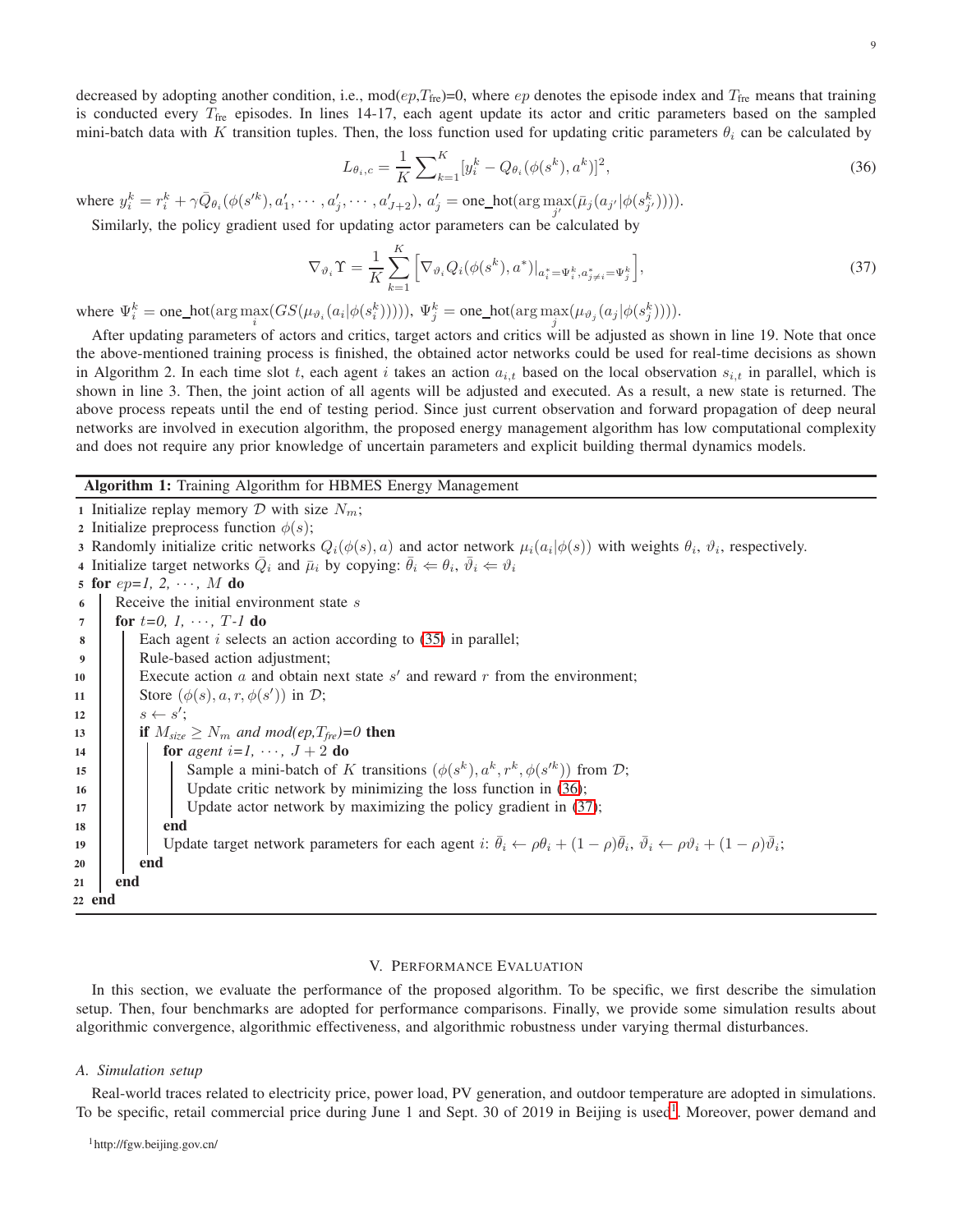### <span id="page-9-0"></span>Algorithm 2: Execution Algorithm for HBMES Energy Management

**Input:** Actor networks  $\mu$  with weights  $\vartheta$ **Output:** Actions:  $a_{i,t}$ 1 Receive initial environment state  $s_0 = (s_{1,0}, \dots, s_{J+2,0})$ 2 for  $t=0, 1, \cdots, T_{test}$ -1 do 3 Each agent selects an action  $a_{i,t} = \text{one\_hot}(\arg \max_i (\mu_i(a_i | \phi(s_{i,t}))))$  in parallel; 4 Rule-based action adjustment; 5 Execute the action  $a_t = (a_{1,t}, \cdots, a_{i,t}, \cdots, a_{J+2,t});$ 6 Obtain next state  $s_{t+1}$  from the environment; 7 end

outdoor temperature data from Pecan Street database<sup>[2](#page-10-0)</sup> are used. Furthermore, we use solar irradiance data during June 1 and Sept. [3](#page-10-1)0 of 2019 from NREL Solar Radiation Research Laboratory<sup>3</sup>. In these traces, the data within 90 days and 30 days are used for training and testing, respectively. Note that main simulation parameters are summarized in Table [I](#page-9-1) and all simulations are conducted on a desktop computer with Intel Core(TM) i9-9900 CPU and 64GB RAM. To simulate the thermal load, cooling mode is considered and the following building thermal dynamics model  $\mathcal F$  is adopted for simplicity, i.e.,  $\beta_{\text{in},i,t+1} = \varepsilon_{\text{hvac}} \beta_{\text{in},i,t} + (1 - \varepsilon_{\text{hvac}}) (\beta_{\text{out},t} - P_{\text{sp},i,t} \eta_{\text{hvac}}/A_i) + \varrho_{i,t}$  [\[22\]](#page-12-20), and the performance of the proposed algorithm under different  $\rho_{i,t}$  will be discussed later. Similar to [\[15\]](#page-12-13), selling price is fixed to be 0.1 RMB/kWh and smaller than any buying price to avoid any arbitrage behavior, i.e., buying electricity at low prices and selling electricity at high prices. To evaluate the performance of the proposed algorithm under different PV generation modes, two cases are considered, i.e., the total radiation area of solar panels is  $h_{\text{pv}}=100\text{m}^2$  under case-1 and  $h_{\text{pv}}=250\text{m}^2$  under case-2.

TABLE I MAIN PARAMETER SETTINGS

<span id="page-9-1"></span>

| PV generation, gas boiler, and carbon emission                                                                                                                                                                                                                                                                            |  |  |  |  |  |  |  |  |
|---------------------------------------------------------------------------------------------------------------------------------------------------------------------------------------------------------------------------------------------------------------------------------------------------------------------------|--|--|--|--|--|--|--|--|
| $\eta_{\text{pv}}$ =0.2 [24], $\eta_{\text{gb}}$ =0.95 [15], $\lambda_{\text{gb}}$ =0.287RMB/kWh [15], $\mu_{\text{e}}$ , t=0.968kg/kWh, $\mu_{\text{c}}$ =0.06RMB/kg [18], $P_{\text{th}}^{\text{max}}$ =20kW                                                                                                            |  |  |  |  |  |  |  |  |
| <b>BESS</b>                                                                                                                                                                                                                                                                                                               |  |  |  |  |  |  |  |  |
| $B^{\min}$ =0kWh, $B^{\min}$ =0kWh, $B^{\max}$ =40kWh, $P_{bc}^{\max}$ =20kW, $P_{bd}^{\max}$ =30kW, $\eta_{bc}$ = $\eta_{bd}$ =0.95 [22], $\psi_{BESS}$ =0.001RMB/kW [22]                                                                                                                                                |  |  |  |  |  |  |  |  |
| <b>CWT</b>                                                                                                                                                                                                                                                                                                                |  |  |  |  |  |  |  |  |
| $\eta_{\text{tc}}=0.9$ , $\eta_{\text{td}}=0.9$ , $Q_{\text{th}}^{\text{max}}=50$ kWh, $Q_{\text{th}}^{\text{init}}=0$ kWh, $P_{\text{tc}}^{\text{max}}=10$ kWh, $P_{\text{td}}^{\text{max}}=10$ kWh, $\psi_{\text{CWT}}=0.005$ RMB/kW                                                                                    |  |  |  |  |  |  |  |  |
| <b>HESS</b>                                                                                                                                                                                                                                                                                                               |  |  |  |  |  |  |  |  |
| $\omega_{\rm fc}$ =0.2397Nm <sup>3</sup> /kWh, $\omega_{\rm el}$ =1.4985kWh/Nm <sup>3</sup> , $\eta_{\rm hr}$ =0.7 [2], $\eta_{\rm h2c}$ =1.4 [2], $\eta_{\rm h2c}$ =0.7 [2], $P_{\rm el}^{\rm max}$ =20kW, $P_{\rm fc}^{\rm max}$ =20kW, $\delta_{\rm el}^{\rm el}$ =0.158RMB [28], $\delta_{\rm el}^{\rm sil}$ =0.97RMB |  |  |  |  |  |  |  |  |
| [28], $\delta_{el}^{sd}$ =0.049RMB [28], $\delta_{fc}^{on}$ =0.079RMB [28], $\delta_{fc}^{su}$ = $\delta_{fc}^{sd}$ =0.0004RMB [28], $H^{\max}$ =30Nm <sup>3</sup> , $\pi_{fc} = 1$                                                                                                                                       |  |  |  |  |  |  |  |  |
| Thermal load                                                                                                                                                                                                                                                                                                              |  |  |  |  |  |  |  |  |
| J=4, $\beta$ <sup>init</sup> =[21, 20, 22, 21.5]°C, $\beta_i^{\min}$ =20°C, $\beta_i^{\max}$ =25°C, $\eta_{\text{hvac}}$ =2.5, $A = 0.5 \text{kW}/^{\circ} \text{F}$ , $\varepsilon_{\text{hvac}} = 0.8$ , $P_{\text{sp}}^{\max}$ =20kW                                                                                   |  |  |  |  |  |  |  |  |
| Training algorithm related                                                                                                                                                                                                                                                                                                |  |  |  |  |  |  |  |  |
| $\gamma = 0.95$ , $N_a^h = N_c^h = \{128, 128, 128\}$ , $D = 120000$ , $M = 30000$ , $\pi_h = 0.35$ RMB/°F, $v_a = v_c = 0.00008$ , $T = 24$ , $\Delta t = 1$ h, $\varrho_t = 0$ , $K = 256$ , $\rho = 0.001$ , $T_{\text{test}} = 720$ , $T_{\text{free}} = 5$ ,                                                         |  |  |  |  |  |  |  |  |
| $N_{\text{hess}} = N_{\text{bess}} = 7$ (case-1), $N_{\text{hess}} = N_{\text{bess}} = 21$ (case-2), $N_{\text{thermal}} = 9$                                                                                                                                                                                             |  |  |  |  |  |  |  |  |
|                                                                                                                                                                                                                                                                                                                           |  |  |  |  |  |  |  |  |

## *B. Benchmarks*

- Baseline 1 (B1): This scheme controls BESS and HESS using an algorithm similar to [\[32\]](#page-12-31), i.e., to charge BESS and HESS greedily when there is a surplus of renewable energy and discharge them otherwise. Moreover, this scheme adopts ON/OFF strategy [\[20\]](#page-12-19) for building cooling, i.e.,  $P_{\text{sp},i,t}=0$  if  $\beta_{\text{in},i,t} \leq \beta_i^{\text{min}}$  and  $P_{\text{sp},i,t}=P_{\text{sp},i}^{\text{max}}$  if  $\beta_{\text{in},i,t} \geq \beta_i^{\text{max}}$ .
- Baseline 2 (B2): This scheme considers the use of BESS by greedily charging electricity at the minimum price and discharging electricity to minimize the amount of buying electricity at the maximum price. Moreover, it adopts ON/OFF strategy for building cooling.
- Baseline 3 (B3): This scheme intends to schedule BESS and HESS jointly based on DDQN algorithm [\[33\]](#page-12-32)<sup>[4](#page-10-2)</sup>, which is an improved version of DQN [\[32\]](#page-12-31). Moreover, ON/OFF strategy is adopted for building cooling.
- Baseline 4 (B4): This scheme intends to solve a linear transformation of P1 using CPLEX solver in GAMS with the assumption that perfect information about uncertain parameters and building thermal dynamics model can be known, which can provide a performance upper limit for the proposed algorithm.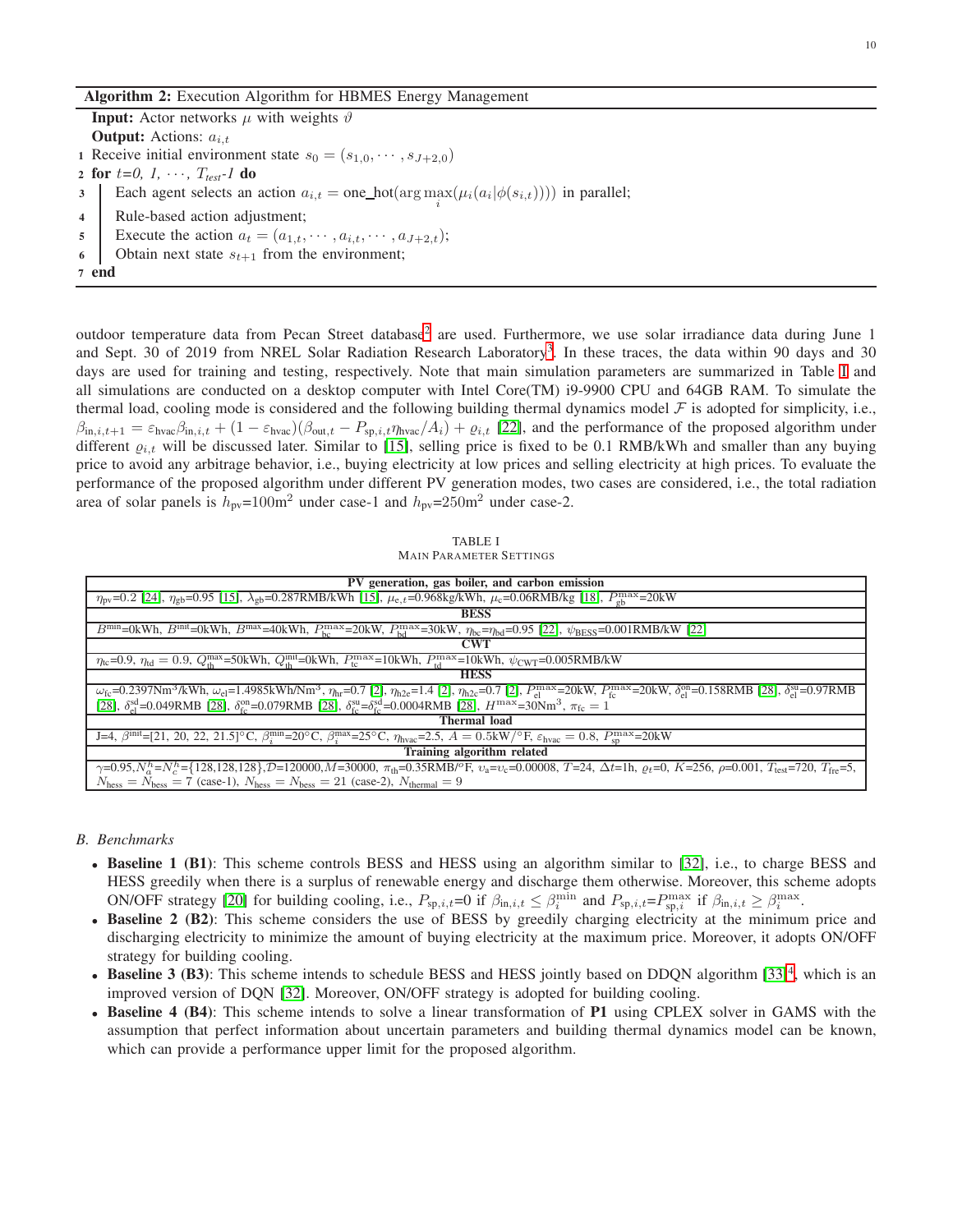

Fig. 3. Convergence process of the proposed algorithm.

<span id="page-10-3"></span>

<span id="page-10-4"></span>Fig. 4. Effectiveness of the proposed algorithm.

# *C. Algorithmic convergence process*

The convergence process of the proposed algorithm is shown in Fig. [3.](#page-10-3) It can be observed that the average total episode reward of all agents received over the past 50 episodes gradually increases and becomes more and more stable under case-1 and case-2. Due to the existence of exploration incurred by GS-sampler and random parameters, that rewards under two cases still fluctuate within a small range at the end of training period.

### *D. Algorithmic effectiveness*

Performance comparisons among all schemes are shown in Fig. [4,](#page-10-4) where operational cost, average temperature deviation (ATD), and operational cost decompositions under case-1 and case-2 can be identified. Compared with B1-B3, the proposed algorithm can reduce operational cost without sacrificing ATD by 18.89%(22.94%), 18.02%(44.26%), 8.10%(32.13%) under case-1 (case-2), respectively. Although B4 achieves the best performance, it requires perfect information about random parameters and explicit building thermal dynamics models. Thus, the proposed algorithm is more practical than B4. Although B1, B2 and B3 use the same strategy for building temperature control, they have slightly different ATDs due to the input power adjustment introduced in Remark 1.

In Figs. [5](#page-10-5) and [6,](#page-11-1) more performance details are presented. Since price information is not utilized, **B1** may buy electricity at high prices when net load is greater than zero under case-1. As a result, B1 has the highest electricity cost as shown

<sup>2</sup>https://www.pecanstreet.org/

<span id="page-10-0"></span><sup>3</sup>https://midcdmz.nrel.gov/

<span id="page-10-2"></span><span id="page-10-1"></span><sup>4</sup>When scheduling BESS, HESS, and thermal loads jointly, **B3** is inefficient since the action space increases exponentially with the increase of J.



<span id="page-10-5"></span>Fig. 5. Performance details under case-1.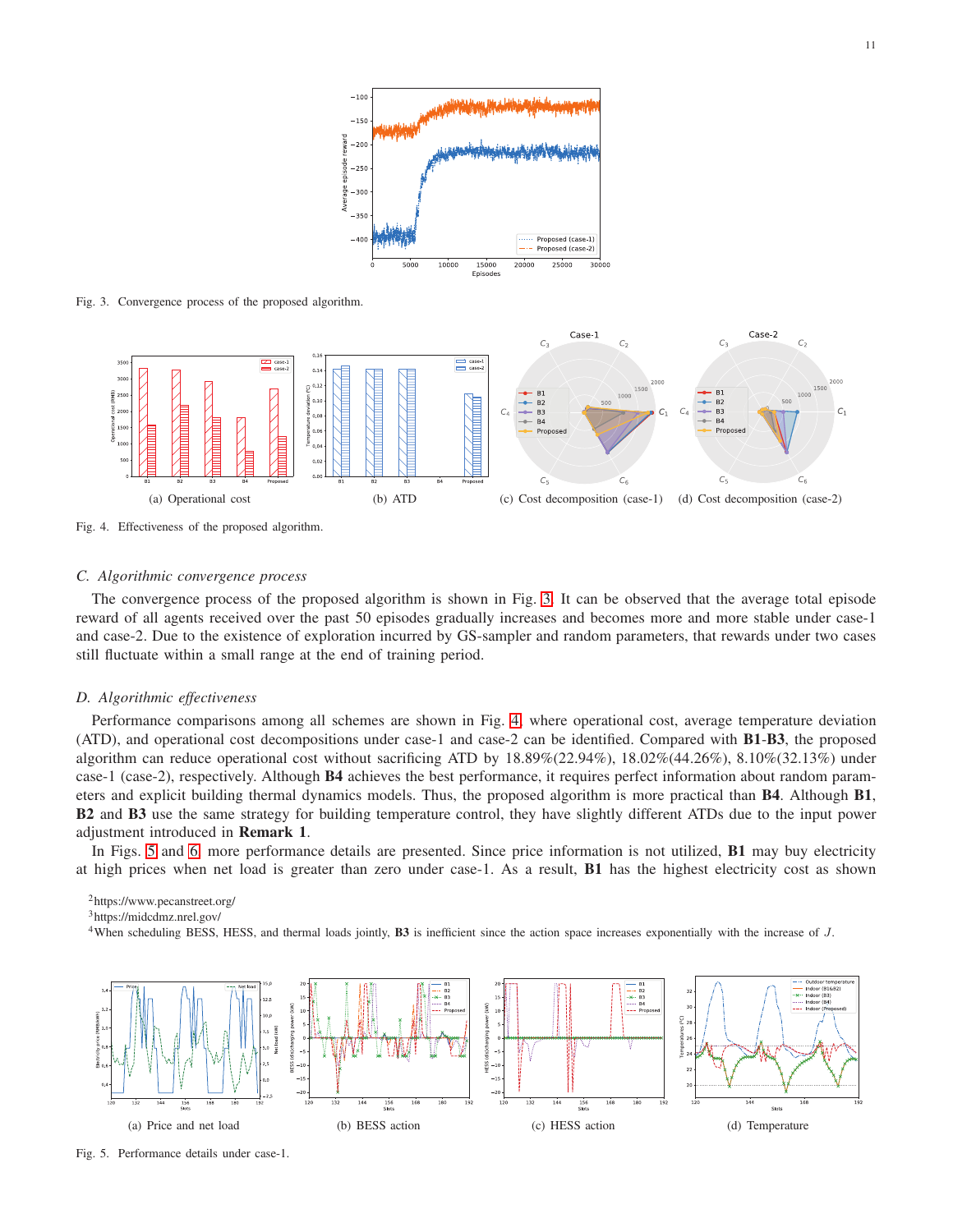

<span id="page-11-1"></span>Fig. 6. Performance details under case-2.

in Fig. [4\(](#page-10-4)c). In contrast, B2 can avoid the above action by charging BESS at the minimum price and discharging BESS at the maximum price. Compared with **B2**, electricity cost under **B3** can be reduced by scheduling BESS and HESS jointly using DDQN, which can find more opportunities of discharging/charging electricity for cost reduction as shown in Figs. [5\(](#page-10-5)b) and (c). Compared with B3, thermal loads and BESS/HESS are scheduled jointly under the proposed algorithm. As depicted by Fig. [5,](#page-10-5) HESS generates hydrogen when prices are low and consumes hydrogen for heat and electricity generation when BESS is idle at relatively high prices and/or thermal inputs are required by buildings. Moreover, indoor temperatures under the proposed algorithm are close to  $\beta_i^{\max}$  similar to **B4**, resulting in reduced cost of natural gas as shown in Fig. [5\(](#page-10-5)d) and Fig. [4\(](#page-10-4)c). Since perfect information is assumed by **B4**, indoor temperatures under **B4** can be adjusted to  $\beta_i^{\max}$  accurately when outdoor temperature is higher than  $\beta_i^{\max}$  as depicted by Fig. [5\(](#page-10-5)d).

Different from case-1, there are many surplus renewable energies at high prices under case-2 as shown in Fig. [6\(](#page-11-1)a). Therefore, B2 and B3 have few opportunities of reducing electricity cost by discharging BESS and HESS at high prices. In contrast, B1 can store excess energy in BESS and HESS for future use, e.g., discharging BESS and HESS when net load is greater than zero. As a result, **B1** has lower operational cost than **B2** and **B3** as shown in Fig.  $4(a)$ . Since the proposed algorithm uses the same rule as B1 to schedule BESS/HESS and schedules thermal loads based on multi-agent discrete actor-critic, the proposed algorithm achieves lower operational cost than B1 as shown in Fig. [4\(](#page-10-4)a).

# *E. The impact of thermal disturbances*

<span id="page-11-2"></span>

|                 | Case-1                   |          |          |                   |       |       | $Case-2$                 |          |          |                   |       |       |
|-----------------|--------------------------|----------|----------|-------------------|-------|-------|--------------------------|----------|----------|-------------------|-------|-------|
|                 | Operational cost (RMB)   |          |          | ATD $(^{\circ}C)$ |       |       | Operational cost (RMB)   |          |          | ATD $(^{\circ}C)$ |       |       |
| <b>B1</b>       | 3320.000                 | 3326.000 | 3477.000 | 0.132             | 0.282 | 0.571 | 1587.000                 | 1593.000 | 1731.000 | 0.124             | 0.286 | 0.521 |
| B2              | 3285.000                 | 3291.000 | 3441.000 | 0.132             | 0.282 | 0.571 | 2200.000                 | 2206.000 | 2347.000 | 0.132             | 0.282 | 0.521 |
| <b>B3</b>       | 2897.000                 | 2968.000 | 3192.000 | 0.149             | 0.302 | 0.593 | 2041.000                 | 1814.000 | 1986.000 | 0.133             | 0.284 | 0.571 |
| <b>B4</b>       | $\overline{\phantom{a}}$ |          | -        |                   |       |       | $\overline{\phantom{a}}$ |          | ۰        |                   |       |       |
| <b>Proposed</b> | 2757.000                 | 2822,000 | 2683,000 | 0.117             | 0.328 | 0.652 | 1166.000                 | 1180.000 | 1305.000 | 0.140             | 0.260 | 0.630 |

TABLE II PERFORMANCES UNDER VARYING THERMAL DISTURBANCES

The performances of all schemes under varying uncertain thermal disturbance are shown in Table [II,](#page-11-2) where thermal disturbance  $\varrho_t$  is assumed to follow a uniform distribution with parameters  $-\chi$  and  $\chi$  and three scenarios are considered, i.e.,  $\chi \in \{0.9, 1.8, 2.4\}$ <sup>o</sup>F. It can be seen that the proposed algorithm can achieve lower operational cost than **B1-B3** with a small sacrifice even no sacrifice of ATD. Moreover, **B4** has no feasible solution when any violation of comfortable temperature range is not allowed. In summary, the proposed algorithm is still useful for operational cost reduction even if there are thermal disturbances in the environment.

# VI. CONCLUSIONS AND FUTURE WORK

<span id="page-11-0"></span>In this paper, we investigated an optimal operation problem of an HBMES and proposed an energy management algorithm to solve the problem based on multi-agent discrete actor-critic with rules. The proposed algorithm does not require any prior knowledge of uncertain parameters, parameter prediction, and explicit building thermal dynamics models. Simulation results showed the effectiveness of the proposed algorithm. In future work, we intend to investigate the optimal operation problem of the HBMES with more kinds of factors, e.g., direct hydrogen selling/buying, heat demands, and controllable electric loads. Since the adoption of distributed energy sources (e.g., ESSs) will incur investment cost, it is important to study the optimal planning problem of an HBMES so that the expected system expenditure can be minimized.